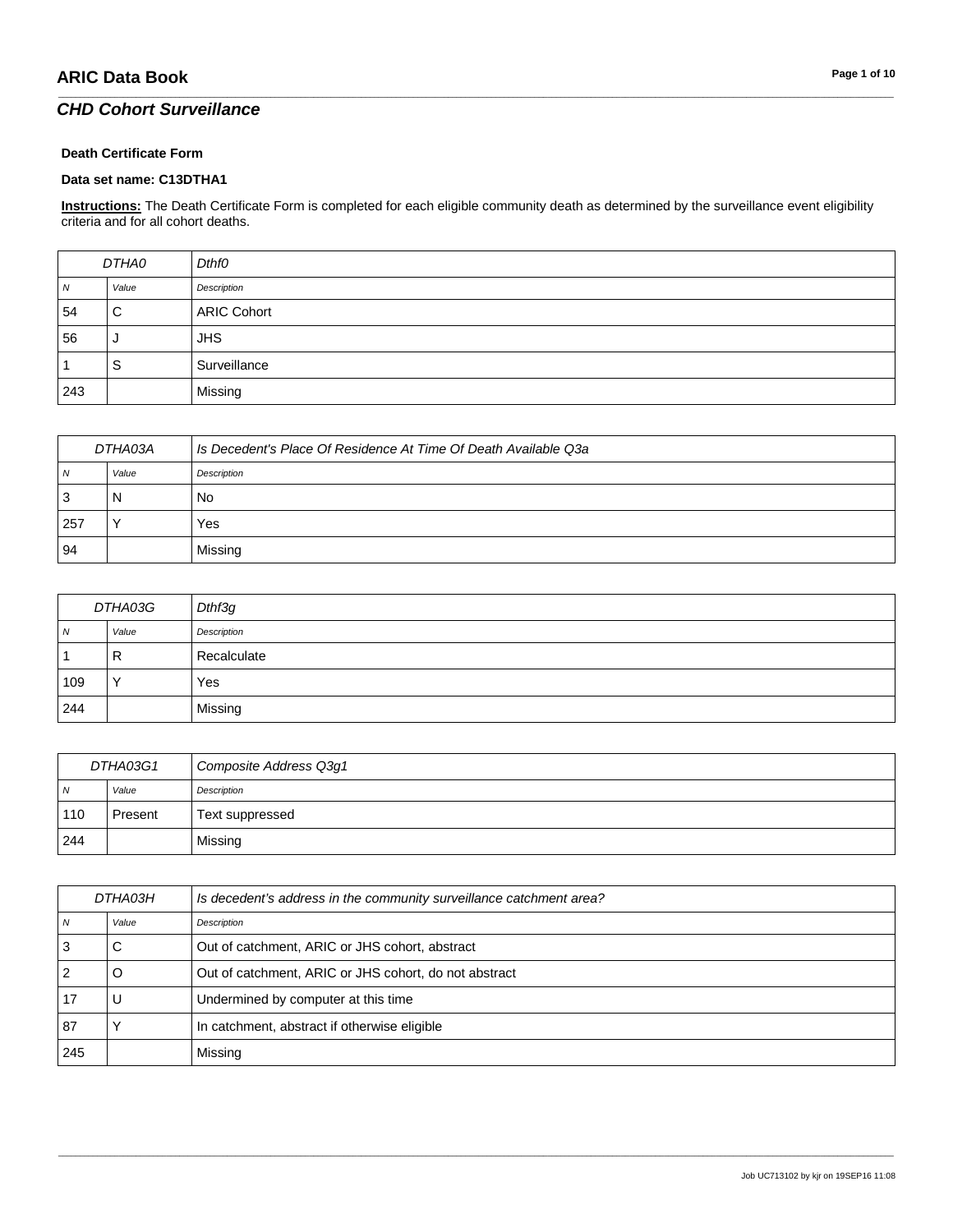# **ARIC Data Book Page 2 of 10**

### *CHD Cohort Surveillance*

| DTHA03I |       | Abstractor investigation of Q3h undetermined   |
|---------|-------|------------------------------------------------|
| N       | Value | Description                                    |
| 2       | С     | Out of catchment, ARIC or JHS cohort, abstract |
| 15      |       | In catchment, abstract if otherwise eligible   |
| 337     |       | Missing                                        |

\_\_\_\_\_\_\_\_\_\_\_\_\_\_\_\_\_\_\_\_\_\_\_\_\_\_\_\_\_\_\_\_\_\_\_\_\_\_\_\_\_\_\_\_\_\_\_\_\_\_\_\_\_\_\_\_\_\_\_\_\_\_\_\_\_\_\_\_\_\_\_\_\_\_\_\_\_\_\_\_\_\_\_\_\_\_\_\_\_\_\_\_\_\_\_\_\_\_\_\_\_\_\_\_\_\_\_\_\_\_\_\_\_\_\_\_\_\_\_\_\_\_\_\_\_\_\_\_\_\_\_\_\_\_\_\_\_\_\_\_\_\_\_\_\_\_\_\_\_\_\_\_\_\_\_\_\_\_\_\_\_\_\_\_\_\_\_\_\_\_\_\_\_\_\_\_\_\_\_\_\_\_\_\_\_\_\_\_\_\_\_\_\_

| DTHA04 |       | Sex Q4      |
|--------|-------|-------------|
| N      | Value | Description |
| 210    | -     | Female      |
| 144    | M     | Male        |

| DTHA05 |       | Race Q5                |
|--------|-------|------------------------|
| N      | Value | Description            |
| 354    | B     | Black/African American |

| DTHA06         |              | Hispanic Q6    |
|----------------|--------------|----------------|
| $\overline{N}$ | Value        | Description    |
| 251            | $\mathsf{N}$ | <b>No</b>      |
| 102            | U            | <b>Unknown</b> |
|                |              | Missing        |

| DTHA07 |       | <b>Marital Status Q7</b> |
|--------|-------|--------------------------|
| N      | Value | Description              |
| 46     | D     | Divorced                 |
| 135    | м     | Married                  |
| 29     | S     | Single (never married)   |
| 141    | W     | Widowed                  |
| 3      |       | Missing                  |

| DTHA07A  |         | Was Decedent A Veteran? Q7a |
|----------|---------|-----------------------------|
| <b>N</b> | Value   | Description                 |
| 276      | N       | No                          |
| 2        | U       | <b>Unknown</b>              |
| 42       | $\cdot$ | Yes                         |
| 34       |         | Missing                     |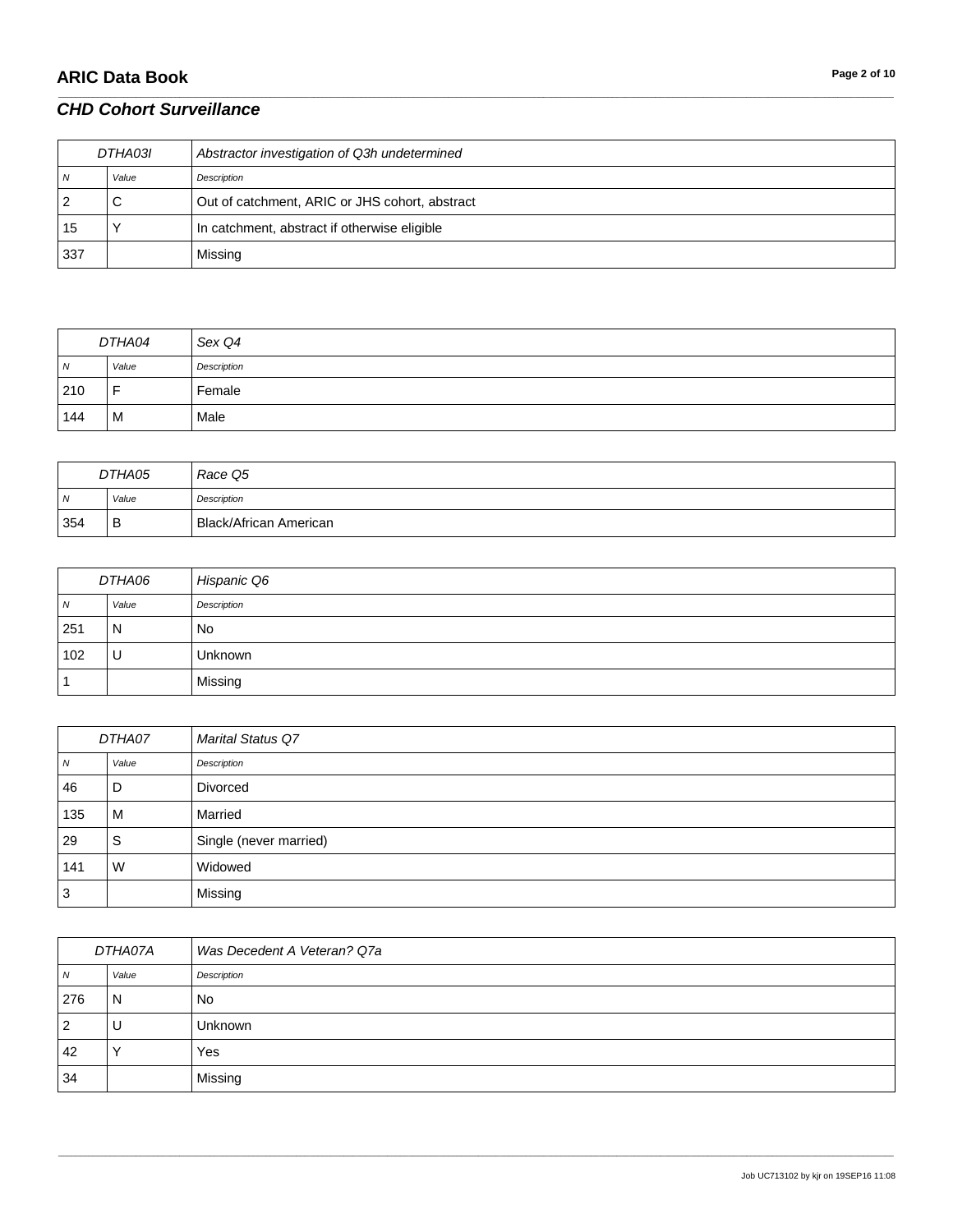# **ARIC Data Book Page 3 of 10**

#### *CHD Cohort Surveillance*

| DTHA08         |       | Date Of Birth Q8        |
|----------------|-------|-------------------------|
| $\overline{N}$ | Value | Description             |
| 354            | Range | 01/04/1911 - 09/14/2010 |

\_\_\_\_\_\_\_\_\_\_\_\_\_\_\_\_\_\_\_\_\_\_\_\_\_\_\_\_\_\_\_\_\_\_\_\_\_\_\_\_\_\_\_\_\_\_\_\_\_\_\_\_\_\_\_\_\_\_\_\_\_\_\_\_\_\_\_\_\_\_\_\_\_\_\_\_\_\_\_\_\_\_\_\_\_\_\_\_\_\_\_\_\_\_\_\_\_\_\_\_\_\_\_\_\_\_\_\_\_\_\_\_\_\_\_\_\_\_\_\_\_\_\_\_\_\_\_\_\_\_\_\_\_\_\_\_\_\_\_\_\_\_\_\_\_\_\_\_\_\_\_\_\_\_\_\_\_\_\_\_\_\_\_\_\_\_\_\_\_\_\_\_\_\_\_\_\_\_\_\_\_\_\_\_\_\_\_\_\_\_\_\_\_

| DTHA09         |       | Date Of Death Q9        |
|----------------|-------|-------------------------|
| $\overline{N}$ | Value | Description             |
| 354            | Range | 07/06/2001 - 12/24/2013 |

| DTHA10         |       | Computed Age At Death Q10                    |
|----------------|-------|----------------------------------------------|
| N <sub>N</sub> | Value | Description                                  |
| 352            | Range | (median=74 mean=72.5 std=10.8)<br>$38 - 100$ |
| $\overline{2}$ |       | Missing                                      |

| DTHA11         |       | Time Of Death Q11 |
|----------------|-------|-------------------|
| $\overline{N}$ | Value | Description       |
| 330            | Range | $0:07 - 23:58$    |
| 24             |       | Missing           |

| DTHA11H        |       | Hour Of Time Of Death Q11              |
|----------------|-------|----------------------------------------|
| $\overline{N}$ | Value | Description                            |
| 330            | Range | $0 - 23$ (median=11 mean=10.7 std=6.8) |
| 24             |       | Missing                                |

| DTHA11M        |       | Minute Of Time Of Death Q11                                  |
|----------------|-------|--------------------------------------------------------------|
| $\overline{M}$ | Value | Description                                                  |
| 330            | Range | $(median=25 \text{ mean}=25.6 \text{ std}=18.6)$<br>$0 - 59$ |
| 24             |       | Missing                                                      |

| DTHA11_2401    |       | DTHA11_2401    |
|----------------|-------|----------------|
| $\overline{N}$ | Value | Description    |
| 330            | Range | $0:07 - 23:58$ |
| 24             |       | Missing        |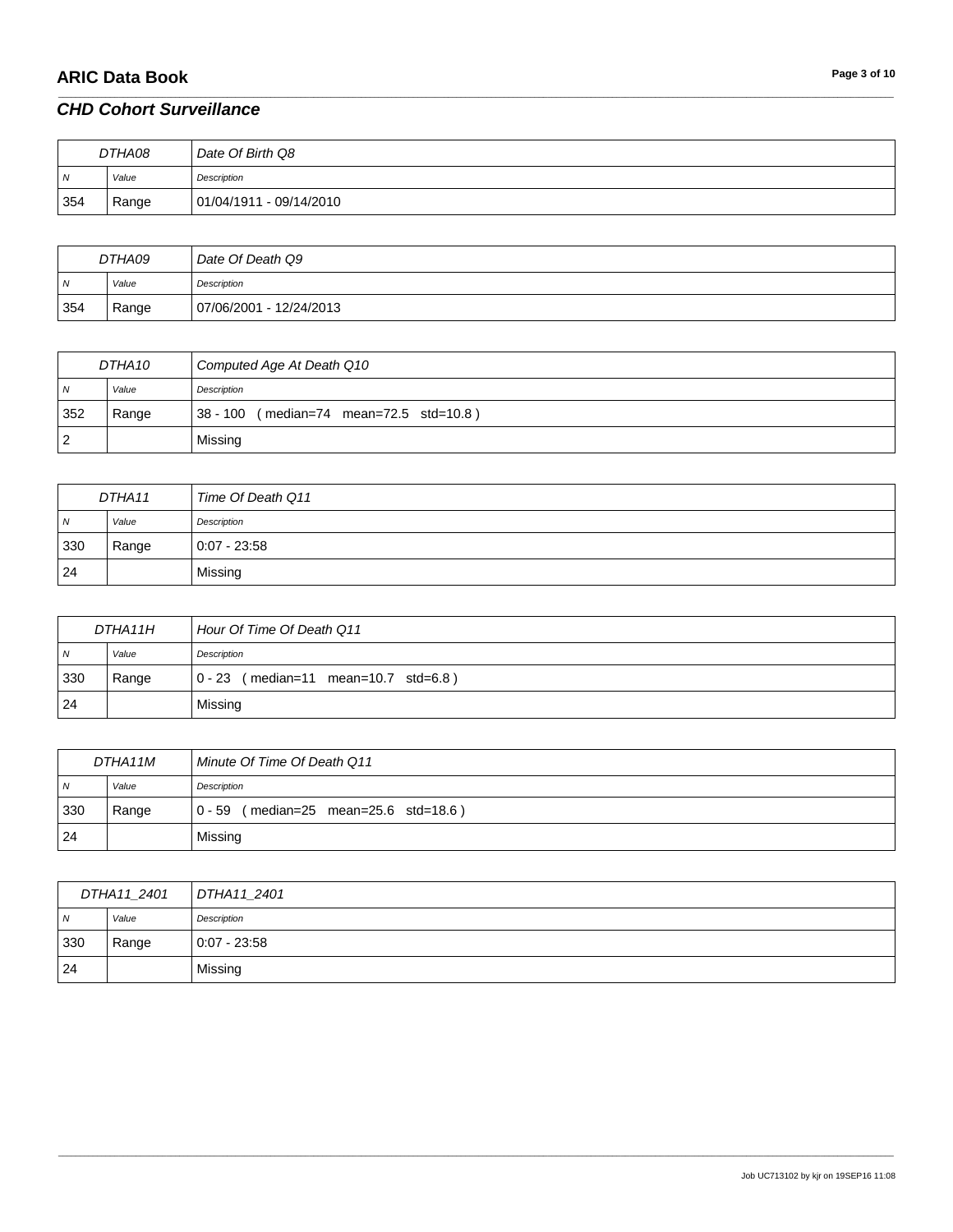# **ARIC Data Book Page 4 of 10**

| DTHA12 |       | Location Of Death Q12                              |
|--------|-------|----------------------------------------------------|
| N      | Value | Description                                        |
| 243    | A     | Hospital within catchment area                     |
| 6      | в     | Hospital out of catchment area or location unknown |
| 14     | N     | Nursing home                                       |
| 17     | O     | Other                                              |
| 72     | R     | Residence                                          |
| 2      |       | Missing                                            |

\_\_\_\_\_\_\_\_\_\_\_\_\_\_\_\_\_\_\_\_\_\_\_\_\_\_\_\_\_\_\_\_\_\_\_\_\_\_\_\_\_\_\_\_\_\_\_\_\_\_\_\_\_\_\_\_\_\_\_\_\_\_\_\_\_\_\_\_\_\_\_\_\_\_\_\_\_\_\_\_\_\_\_\_\_\_\_\_\_\_\_\_\_\_\_\_\_\_\_\_\_\_\_\_\_\_\_\_\_\_\_\_\_\_\_\_\_\_\_\_\_\_\_\_\_\_\_\_\_\_\_\_\_\_\_\_\_\_\_\_\_\_\_\_\_\_\_\_\_\_\_\_\_\_\_\_\_\_\_\_\_\_\_\_\_\_\_\_\_\_\_\_\_\_\_\_\_\_\_\_\_\_\_\_\_\_\_\_\_\_\_\_\_

| DTHA13 |       | Place Of Death In Hospital Q13 |
|--------|-------|--------------------------------|
| N      | Value | Description                    |
| 4      | A     | Dead on arrival                |
| 58     | в     | Emergency room                 |
| 186    | D     | Inpatient                      |
|        | E     | None of the above              |
| 105    |       | Missing                        |

| DTHA14 |       | Do U Know Name/Loc Of Hospital? Q14 |
|--------|-------|-------------------------------------|
| N      | Value | Description                         |
|        | N     | No                                  |
| 262    |       | Yes                                 |
| 91     |       | Missing                             |

| DTHA15 |       | Coroner-Medical Examiner Case Q15 |
|--------|-------|-----------------------------------|
| N      | Value | Description                       |
| 188    | N     | No                                |
| 154    |       | Yes                               |
| 12     |       | Missing                           |

| DTHA16 |       | Do U Know Name/Address Of Coroner? Q16 |
|--------|-------|----------------------------------------|
| N      | Value | Description                            |
|        | N     | No.                                    |
| 149    |       | Yes                                    |
| 198    |       | Missing                                |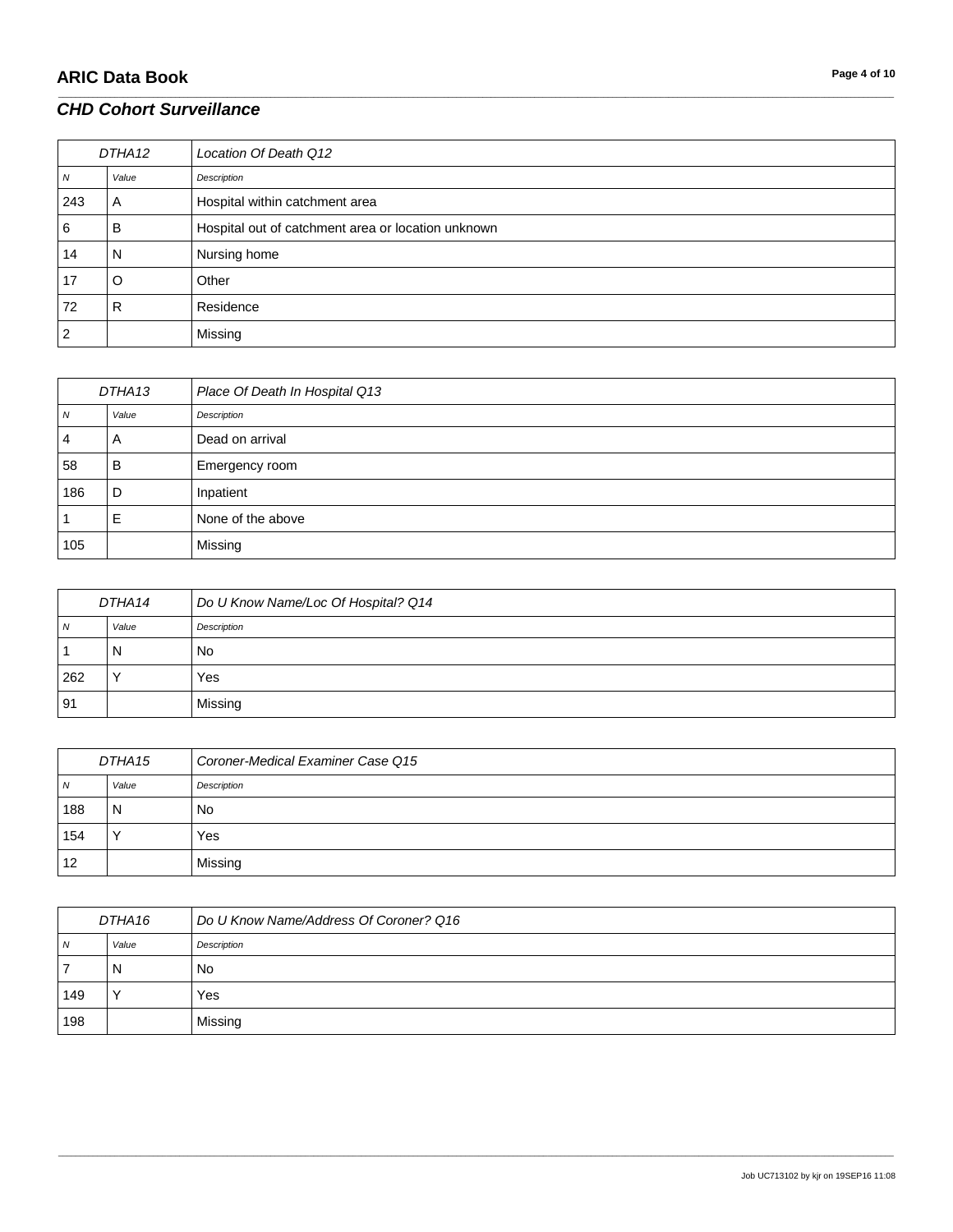# **ARIC Data Book Page 5 of 10**

### *CHD Cohort Surveillance*

| DTHA17 |       | Autopsy Performed Q17 |
|--------|-------|-----------------------|
| N      | Value | Description           |
| 329    | N     | <b>No</b>             |
| 15     |       | Yes                   |
| 10     |       | Missing               |

\_\_\_\_\_\_\_\_\_\_\_\_\_\_\_\_\_\_\_\_\_\_\_\_\_\_\_\_\_\_\_\_\_\_\_\_\_\_\_\_\_\_\_\_\_\_\_\_\_\_\_\_\_\_\_\_\_\_\_\_\_\_\_\_\_\_\_\_\_\_\_\_\_\_\_\_\_\_\_\_\_\_\_\_\_\_\_\_\_\_\_\_\_\_\_\_\_\_\_\_\_\_\_\_\_\_\_\_\_\_\_\_\_\_\_\_\_\_\_\_\_\_\_\_\_\_\_\_\_\_\_\_\_\_\_\_\_\_\_\_\_\_\_\_\_\_\_\_\_\_\_\_\_\_\_\_\_\_\_\_\_\_\_\_\_\_\_\_\_\_\_\_\_\_\_\_\_\_\_\_\_\_\_\_\_\_\_\_\_\_\_\_\_

| DTHA18   |         | Underlying Cause Of Death Code Q18 |
|----------|---------|------------------------------------|
| <b>N</b> | Value   | Description                        |
| 353      | Present | Text suppressed                    |
|          |         | Missing                            |

| DTHA18A    |       | Dthf18a     |
|------------|-------|-------------|
| $\sqrt{N}$ | Value | Description |
| 354        |       | Missing     |

| DTHA18B        |       | Dthf18b Chd Event On Hlist |
|----------------|-------|----------------------------|
| $\overline{M}$ | Value | Description                |
| 354            |       | Missing                    |

| DTHA 19A       |         | 1st Death Certificate Icd Code Q19a |
|----------------|---------|-------------------------------------|
| $\overline{N}$ | Value   | Description                         |
| 352            | Present | Text suppressed                     |
| $\overline{2}$ |         | Missing                             |

| DTHA19B        |         | 2nd Death Certificate Icd Code Q19b |
|----------------|---------|-------------------------------------|
| $\overline{N}$ | Value   | Description                         |
| 296            | Present | Text suppressed                     |
| 58             |         | Missing                             |

| DTHA19C        |         | 3rd Death Certificate Icd Code Q19c |
|----------------|---------|-------------------------------------|
| N <sub>N</sub> | Value   | Description                         |
| 243            | Present | Text suppressed                     |
| 111            |         | Missing                             |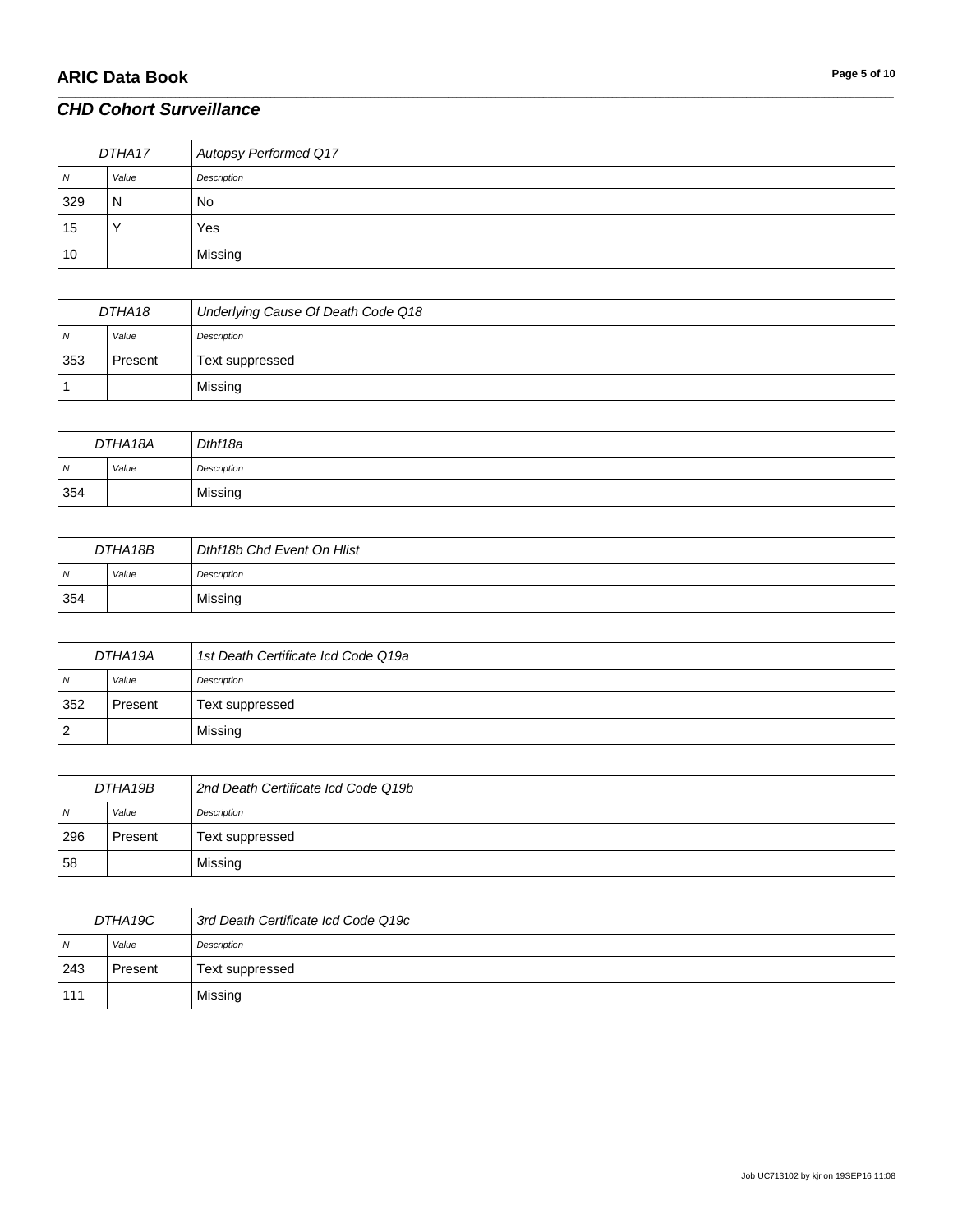# **ARIC Data Book Page 6** of 10

#### *CHD Cohort Surveillance*

| DTHA19D        |         | 4th Death Certificate Icd Code Q19d |
|----------------|---------|-------------------------------------|
| $\overline{N}$ | Value   | Description                         |
| 180            | Present | Text suppressed                     |
| 174            |         | Missing                             |

\_\_\_\_\_\_\_\_\_\_\_\_\_\_\_\_\_\_\_\_\_\_\_\_\_\_\_\_\_\_\_\_\_\_\_\_\_\_\_\_\_\_\_\_\_\_\_\_\_\_\_\_\_\_\_\_\_\_\_\_\_\_\_\_\_\_\_\_\_\_\_\_\_\_\_\_\_\_\_\_\_\_\_\_\_\_\_\_\_\_\_\_\_\_\_\_\_\_\_\_\_\_\_\_\_\_\_\_\_\_\_\_\_\_\_\_\_\_\_\_\_\_\_\_\_\_\_\_\_\_\_\_\_\_\_\_\_\_\_\_\_\_\_\_\_\_\_\_\_\_\_\_\_\_\_\_\_\_\_\_\_\_\_\_\_\_\_\_\_\_\_\_\_\_\_\_\_\_\_\_\_\_\_\_\_\_\_\_\_\_\_\_\_

| DTHA19E        |         | 5th Death Certificate Icd Code Q19e |
|----------------|---------|-------------------------------------|
| $\overline{N}$ | Value   | Description                         |
| 110            | Present | Text suppressed                     |
| 244            |         | Missing                             |

| DTHA19F        |         | 6th Death Certificate Icd Code Q19f |
|----------------|---------|-------------------------------------|
| $\overline{N}$ | Value   | Description                         |
| 57             | Present | Text suppressed                     |
| 297            |         | Missing                             |

| DTHA19G        |         | 7th Death Certificate Icd Code Q19g |
|----------------|---------|-------------------------------------|
| $\overline{N}$ | Value   | Description                         |
| 20             | Present | Text suppressed                     |
| 334            |         | Missing                             |

| DTHA19H        |         | 8th Death Certificate Icd Code Q19h |
|----------------|---------|-------------------------------------|
| N <sub>N</sub> | Value   | Description                         |
| 7              | Present | Text suppressed                     |
| 347            |         | Missing                             |

| DTHA19I        |         | 9th Death Certificate Icd Code Q19i |
|----------------|---------|-------------------------------------|
| $\overline{N}$ | Value   | Description                         |
| <u>  2</u>     | Present | Text suppressed                     |
| 352            |         | Missing                             |

| DTHA19J |         | 10th Death Certificate Icd Code Q19j |
|---------|---------|--------------------------------------|
| N       | Value   | Description                          |
|         | Present | Text suppressed                      |
| 353     |         | Missing                              |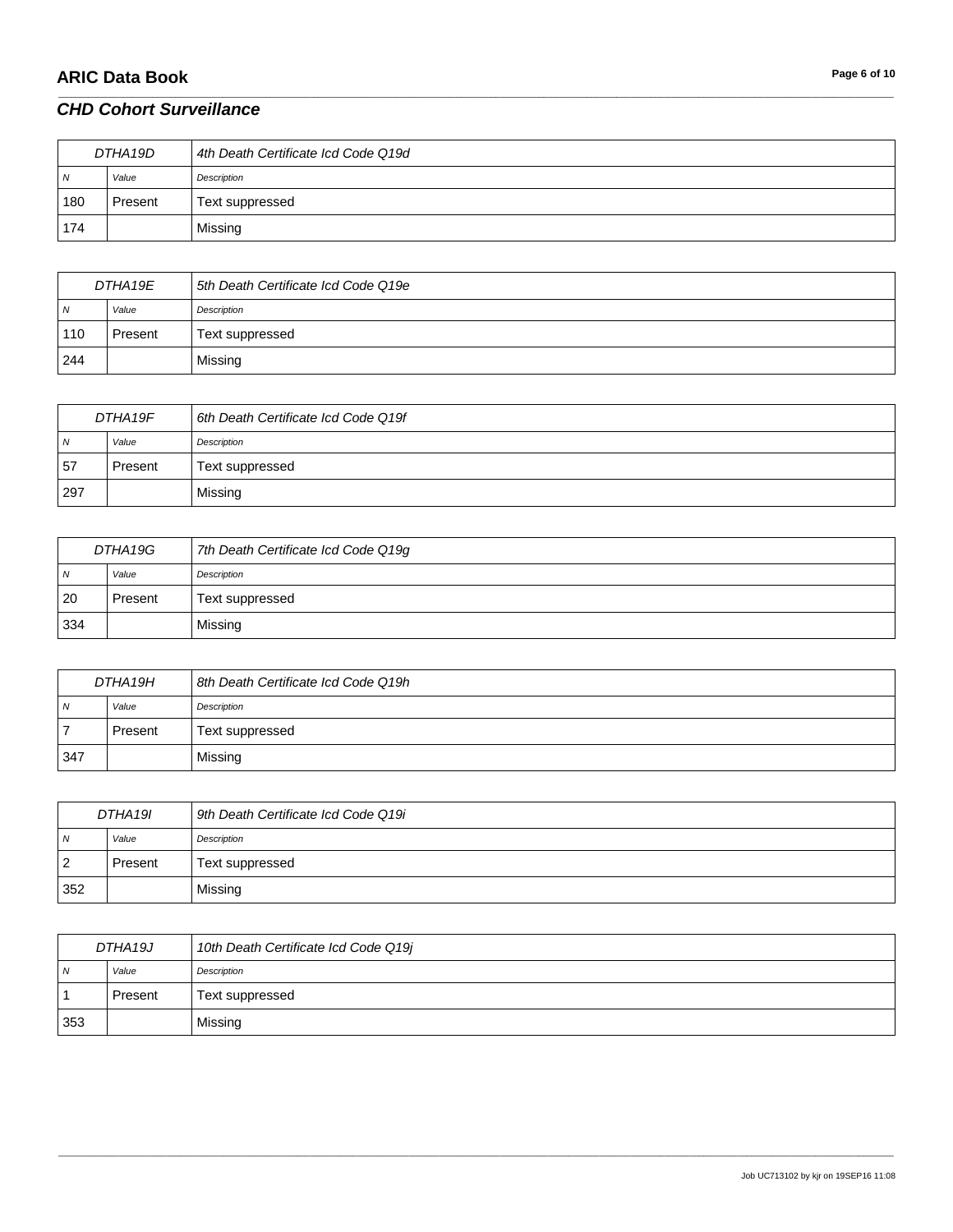# **ARIC Data Book Page 7** of 10

### *CHD Cohort Surveillance*

| DTHA20 |       | Do U Know Up To 4 Causes Of Death? Q20 |
|--------|-------|----------------------------------------|
| N      | Value | Description                            |
| 4      | N     | No.                                    |
| 346    |       | Yes                                    |
| 4      |       | Missing                                |

\_\_\_\_\_\_\_\_\_\_\_\_\_\_\_\_\_\_\_\_\_\_\_\_\_\_\_\_\_\_\_\_\_\_\_\_\_\_\_\_\_\_\_\_\_\_\_\_\_\_\_\_\_\_\_\_\_\_\_\_\_\_\_\_\_\_\_\_\_\_\_\_\_\_\_\_\_\_\_\_\_\_\_\_\_\_\_\_\_\_\_\_\_\_\_\_\_\_\_\_\_\_\_\_\_\_\_\_\_\_\_\_\_\_\_\_\_\_\_\_\_\_\_\_\_\_\_\_\_\_\_\_\_\_\_\_\_\_\_\_\_\_\_\_\_\_\_\_\_\_\_\_\_\_\_\_\_\_\_\_\_\_\_\_\_\_\_\_\_\_\_\_\_\_\_\_\_\_\_\_\_\_\_\_\_\_\_\_\_\_\_\_\_

| DTHA21       |           | Do U Know Other Significant Cond.? Q21 |
|--------------|-----------|----------------------------------------|
| <sub>N</sub> | Value     | Description                            |
| 199          | N         | No                                     |
| 151          | $\lambda$ | Yes                                    |
| 4            |           | Missing                                |

| DTHA22         |       | Interval From Onset To Death Q22 |
|----------------|-------|----------------------------------|
| N              | Value | Description                      |
| 26             | Α     | 5 minutes or less                |
| 11             | B     | 1 hour or less                   |
| $\overline{7}$ | C     | 1 day or less                    |
| 16             | D     | week or less                     |
| 30             | Е     | 1 month or less                  |
| 11             | F     | More than 1 month                |
| 247            | U     | Unknown or not recorded          |
| 6              |       | Missing                          |

| DTHA23         |       | Do U Know Address Of Informant? Q23 |
|----------------|-------|-------------------------------------|
| N <sub>N</sub> | Value | Description                         |
| 350            |       | Yes                                 |
| 4              |       | Missing                             |

| DTHA24         |       | Relation Of Informant To Deceased Q24 |
|----------------|-------|---------------------------------------|
| N              | Value | Description                           |
| 170            | O     | Other                                 |
| 96             | S     | Spouse                                |
| 84             | U     | <b>Unknown</b>                        |
| $\overline{4}$ |       | Missing                               |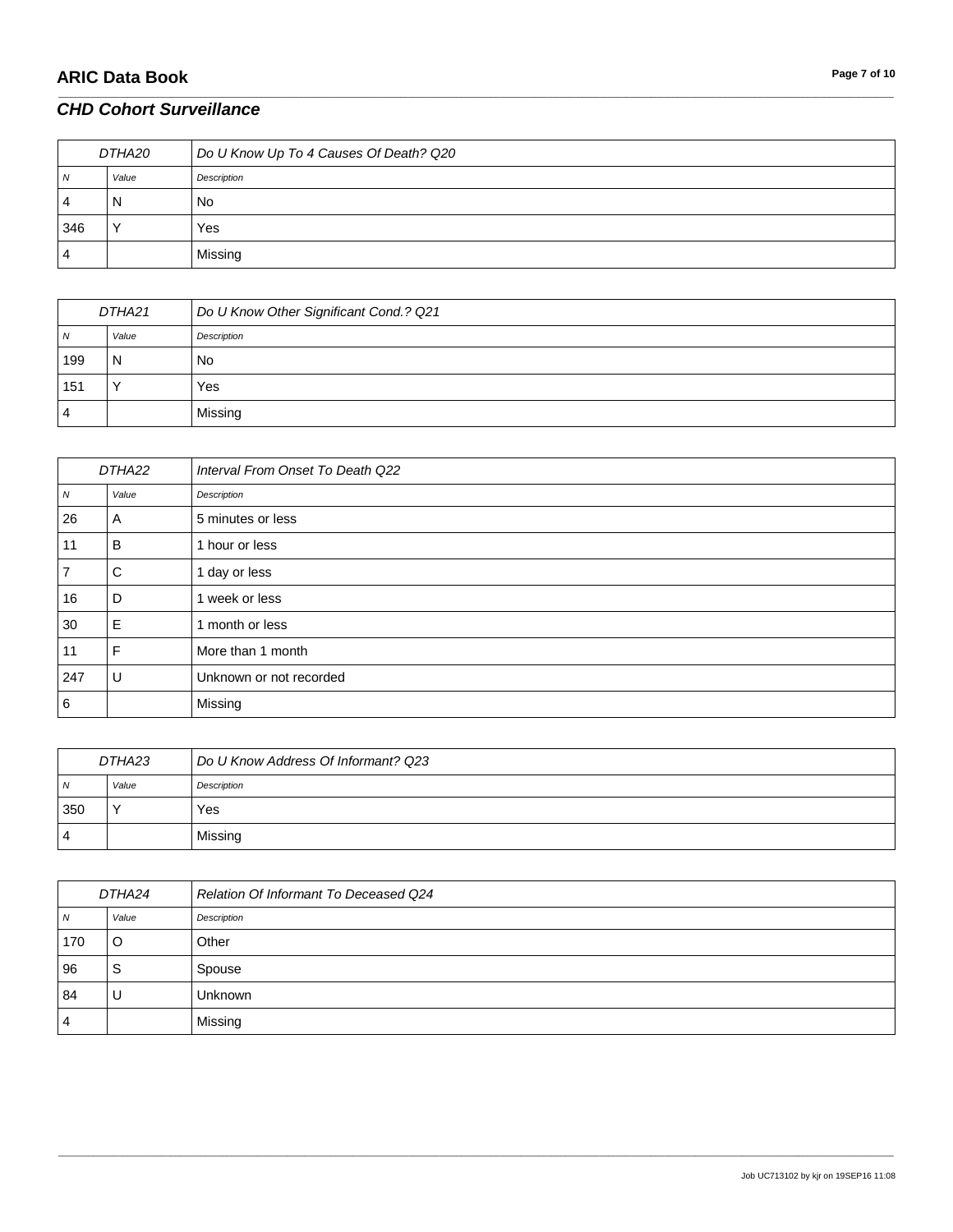# **ARIC Data Book Page 8 of 10**

### *CHD Cohort Surveillance*

| DTHA25 |       | Know Address Of Spouse? Q25 |
|--------|-------|-----------------------------|
| N      | Value | Description                 |
| 225    | N     | <b>No</b>                   |
| 26     |       | Yes                         |
| 103    |       | Missing                     |

\_\_\_\_\_\_\_\_\_\_\_\_\_\_\_\_\_\_\_\_\_\_\_\_\_\_\_\_\_\_\_\_\_\_\_\_\_\_\_\_\_\_\_\_\_\_\_\_\_\_\_\_\_\_\_\_\_\_\_\_\_\_\_\_\_\_\_\_\_\_\_\_\_\_\_\_\_\_\_\_\_\_\_\_\_\_\_\_\_\_\_\_\_\_\_\_\_\_\_\_\_\_\_\_\_\_\_\_\_\_\_\_\_\_\_\_\_\_\_\_\_\_\_\_\_\_\_\_\_\_\_\_\_\_\_\_\_\_\_\_\_\_\_\_\_\_\_\_\_\_\_\_\_\_\_\_\_\_\_\_\_\_\_\_\_\_\_\_\_\_\_\_\_\_\_\_\_\_\_\_\_\_\_\_\_\_\_\_\_\_\_\_\_

| DTHA26       |       | Know Name Of Certifying Physician? Q26 |
|--------------|-------|----------------------------------------|
| $\mathbf{v}$ | Value | Description                            |
| J            | N     | No                                     |
| 303          |       | Yes                                    |
| 48           |       | Missing                                |

| DTHA27 |       | Date Abstraction Completed Q27 |
|--------|-------|--------------------------------|
| N      | Value | Description                    |
| 351    | Range | 01/28/2002 - 02/15/2016        |
| ັ      |       | Missing                        |

| DTHA27D        |       | Day Of Date Abstraction Completed Q27     |
|----------------|-------|-------------------------------------------|
| N <sub>N</sub> | Value | Description                               |
| 351            | Range | $(median=16 mean=15.8 std=8.5)$<br>1 - 31 |
| 3              |       | Missing                                   |

| DTHA27M |       | <b>Month Of Date Abstraction Completed Q27</b> |
|---------|-------|------------------------------------------------|
| N       | Value | Description                                    |
| 351     | Range | $(median=6$ mean=5.9 std=3.4)<br>$1 - 12$      |
| -3      |       | Missing                                        |

| DTHA27Y        |       | Year Of Date Abstraction Completed Q27        |
|----------------|-------|-----------------------------------------------|
| $\overline{N}$ | Value | Description                                   |
| 351            | Range | 2002 - 2016 (median=2010 mean=2009.6 std=3.3) |
| 3 ا            |       | Missing                                       |

| DTHA28         |       | Code Number Of Abstractor Completing This Form<br>Q28 |
|----------------|-------|-------------------------------------------------------|
| $\overline{N}$ | Value | Description                                           |
| 351            | Range | (median=378 mean=367.1 std=31.1)<br>316 - 428         |
| 3              |       | Missing                                               |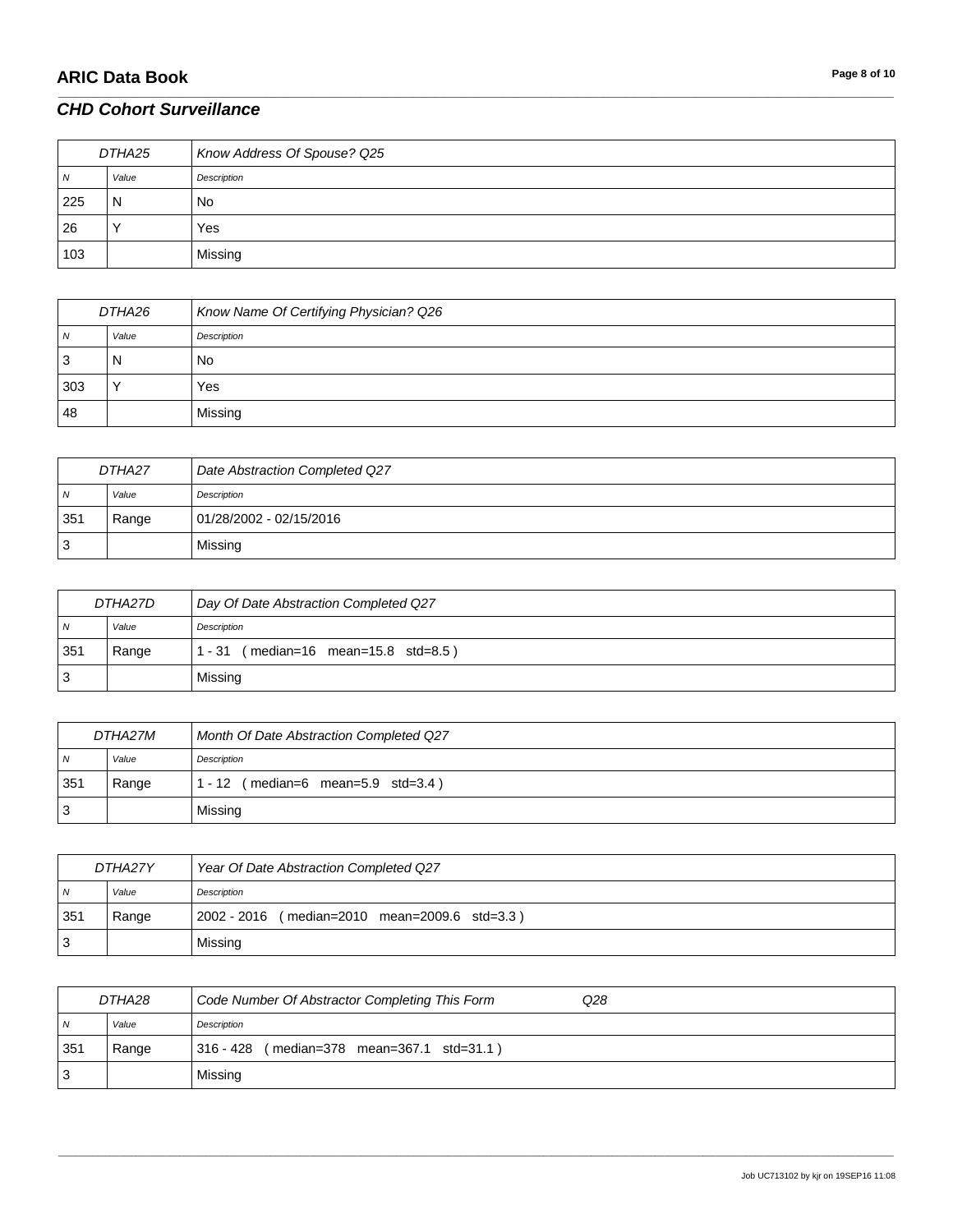### *CHD Cohort Surveillance*

| DTHA29 |       | Is A Cor Form Needed Q29 |
|--------|-------|--------------------------|
| N      | Value | Description              |
| 51     | A     | Data entry error         |
| 154    | N     | <b>No</b>                |
| 82     |       | Yes                      |
| 67     |       | Missing                  |

\_\_\_\_\_\_\_\_\_\_\_\_\_\_\_\_\_\_\_\_\_\_\_\_\_\_\_\_\_\_\_\_\_\_\_\_\_\_\_\_\_\_\_\_\_\_\_\_\_\_\_\_\_\_\_\_\_\_\_\_\_\_\_\_\_\_\_\_\_\_\_\_\_\_\_\_\_\_\_\_\_\_\_\_\_\_\_\_\_\_\_\_\_\_\_\_\_\_\_\_\_\_\_\_\_\_\_\_\_\_\_\_\_\_\_\_\_\_\_\_\_\_\_\_\_\_\_\_\_\_\_\_\_\_\_\_\_\_\_\_\_\_\_\_\_\_\_\_\_\_\_\_\_\_\_\_\_\_\_\_\_\_\_\_\_\_\_\_\_\_\_\_\_\_\_\_\_\_\_\_\_\_\_\_\_\_\_\_\_\_\_\_\_

| DTHA30         |       | Dth30. Second Ifi Needed |
|----------------|-------|--------------------------|
| $\overline{N}$ | Value | Description              |
| 8              | В     |                          |
| 346            |       | Missing                  |

| DTHA31 |        | Dth31. Phq From Certifying Md Needed |
|--------|--------|--------------------------------------|
| N      | Value  | Description                          |
| 63     | ⌒<br>ັ |                                      |
| 291    |        | Missing                              |

| DTHA32         |       | Dth32. Phq From Nursing Home Needed |
|----------------|-------|-------------------------------------|
| N <sub>N</sub> | Value | Description                         |
| 14             | D     |                                     |
| 340            |       | Missing                             |

| DTHA33 |       | Dth33. Hra For Surveillance Death Needed |
|--------|-------|------------------------------------------|
| N      | Value | Description                              |
| 186    |       |                                          |
| 168    |       | Missing                                  |

| DTHA34 |       | Dth34. Hra For Cohort Death Needed |
|--------|-------|------------------------------------|
| N      | Value | Description                        |
| 187    |       |                                    |
| 167    |       | Missing                            |

| DTHA35         |       | Dth35. Cor Needed |
|----------------|-------|-------------------|
| $\overline{N}$ | Value | Description       |
| 68             | G     |                   |
| 286            |       | Missing           |